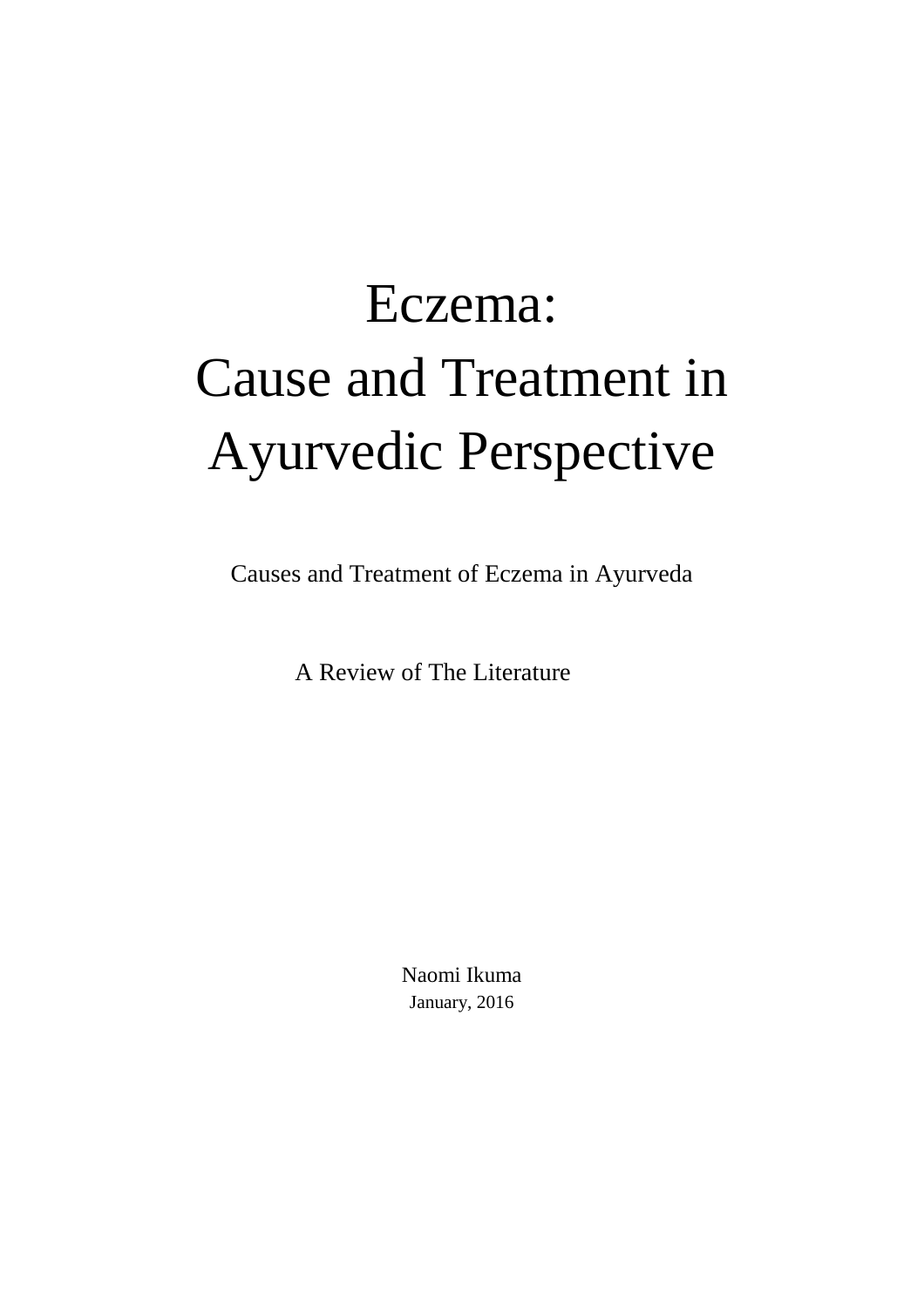Big interest in eczema treatment is found all over the world due to the high percent of people affected by this disease. According to WebMD, Eczema is a skin condition caused by inflammation of the skin.<sup>(1)</sup> Roughly 40% of the population worldwide has eczema, nowadays, and this number is constantly growing. The skin has a functional relationship with the internal organs and the glands of internal secretion. Therefore, any impairment of those functions contributes to the development of eczema and dermatitis. Since eczema has such a broad definition, it subdivides into multiple types and can be mild, moderate or severe. It is common for eczema to become chronic. Important to know that eczema is not contagious, and western medicine can not fully cure it.

Itching is surely the primary symptom in patients suffering from eczema. Indeed, more often than not itching comes before the rash appears on the skin.<sup>(1)</sup> Eczema is characterized by dry, itchy patches on the skin that usually appear on the hands, neck, face and legs, even though they can be found in any part of the body. Severe itching causes constant scratching that leads to skin bleeding, Therefore making the skin vulnerable to further inflammation. This is known as "itch-scratch cycle."<sup>(2)</sup> Eczema is usually diagnosed in childhood and it becomes less severe in adulthood. Infants get eczema on their faces, cheeks, or necks. At times, Eczema can start in adulthood. It also goes through remission cycles that can sometimes last for several years. Eczema can not be cured, yet the symptoms can be successfully treated.

Varies factors are known to contribute to eczema flare-ups, yet the etiology of this disease is unknown. Modern dermatologists suggest that some of the external factors include the impact of certain substances with significant allergenic properties and the negative impact of preservatives, dyes and other substances added to food, as well as synthetic clothing and various household products. Eczema is often triggered by ordinary food such as chocolate, citrus fruits, nuts and meat broth. Some people develop inflammation of the skin due to prolonged use of specific drugs; contact with house dust and pollen of plants daily. Genetic predisposition is surely one of the main internal causes that provoke the appearance of eczema. If someone in the family suffers from this disease, then the rest of the family is at very high risk of having it in the future. Furthermore, the inflammatory process in the skin may be caused by a variety of serious problems in the immune system. These include the reduction in the activity of T-lymphocytes and increasing the number of B-lymphocytes. Many doctors agree that there is a link between eczema and asthma or/and hay fever. This is the reason doctors will monitor children with eczema for a future development of asthma or hay fever.<sup>(2)</sup> Stress is another trigger of eczema, even though it's not fully understood how they correlate.

Eczema comes in many forms and can look different at various times or appear in various part of the body. Therefore, there are many types of eczema described. The main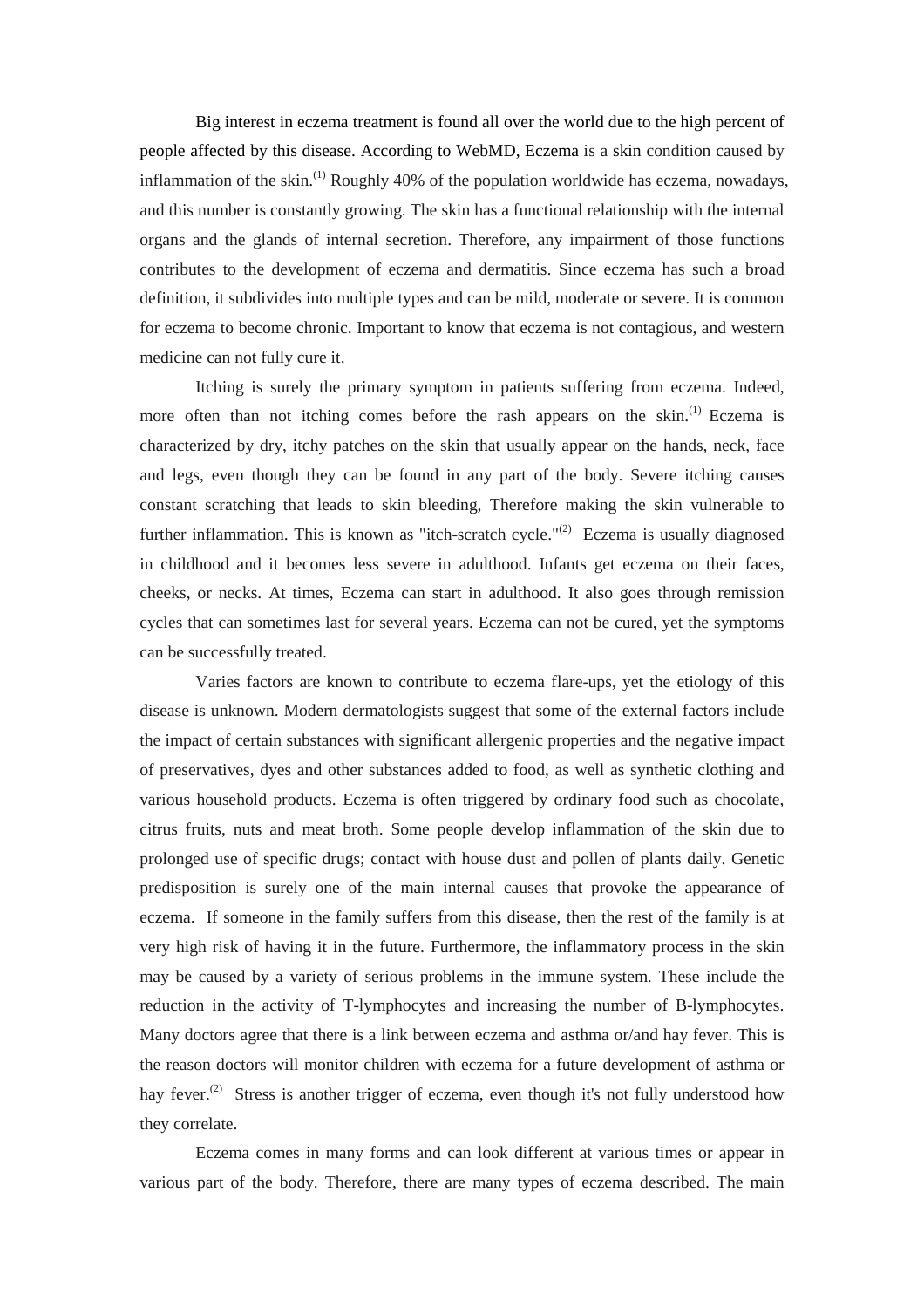types that the majority of scientists agree upon are atopic dermatitis, contact dermatitis, seborrheic dermatitis, dyshidrotic eczema, nummular, neurodermatitis, stasis and hand eczema.

| Type of eczema            | <b>Symptoms</b>                                                                                                                                                                                                                                                                                                                                                                                                                                                                                                           | <b>Visual Aid</b> |  |
|---------------------------|---------------------------------------------------------------------------------------------------------------------------------------------------------------------------------------------------------------------------------------------------------------------------------------------------------------------------------------------------------------------------------------------------------------------------------------------------------------------------------------------------------------------------|-------------------|--|
| <b>Atopic Dermatitis</b>  | - Considered a more severe form of<br>eczema.<br>- Almost always begins in childhood<br>typically affects the insides of the<br>elbows, backs of the knees, and the<br>face, but can cover most of the body $^{(2)}$<br>- Often appears in people with genetic<br>predisposition, who have asthma or<br>hay fever; who has defects of the skin<br>barrier causing imbalances in skin<br>functions. <sup>(1)</sup>                                                                                                         | (3)               |  |
| <b>Contact Dermatitis</b> | - Caused by skin contacting certain<br>substances<br>skin<br>lead<br>that<br>to<br>inflammation.<br>- Common irritants include solvents,<br>industrial<br>chemicals,<br>detergents,<br>fumes, tobacco smoke, paints, bleach,<br>woolen<br>fabrics,<br>acidic<br>foods.<br>astringents<br>other<br>alcohol<br>and<br>(excluding cetyl alcohol) containing<br>skin care products, and some soaps and<br>fragrances. Allergens are usually an<br>animal or vegetable proteins from<br>foods, pollens, or pets <sup>(2)</sup> | (3)               |  |

## **Table 1: Types of Eczema**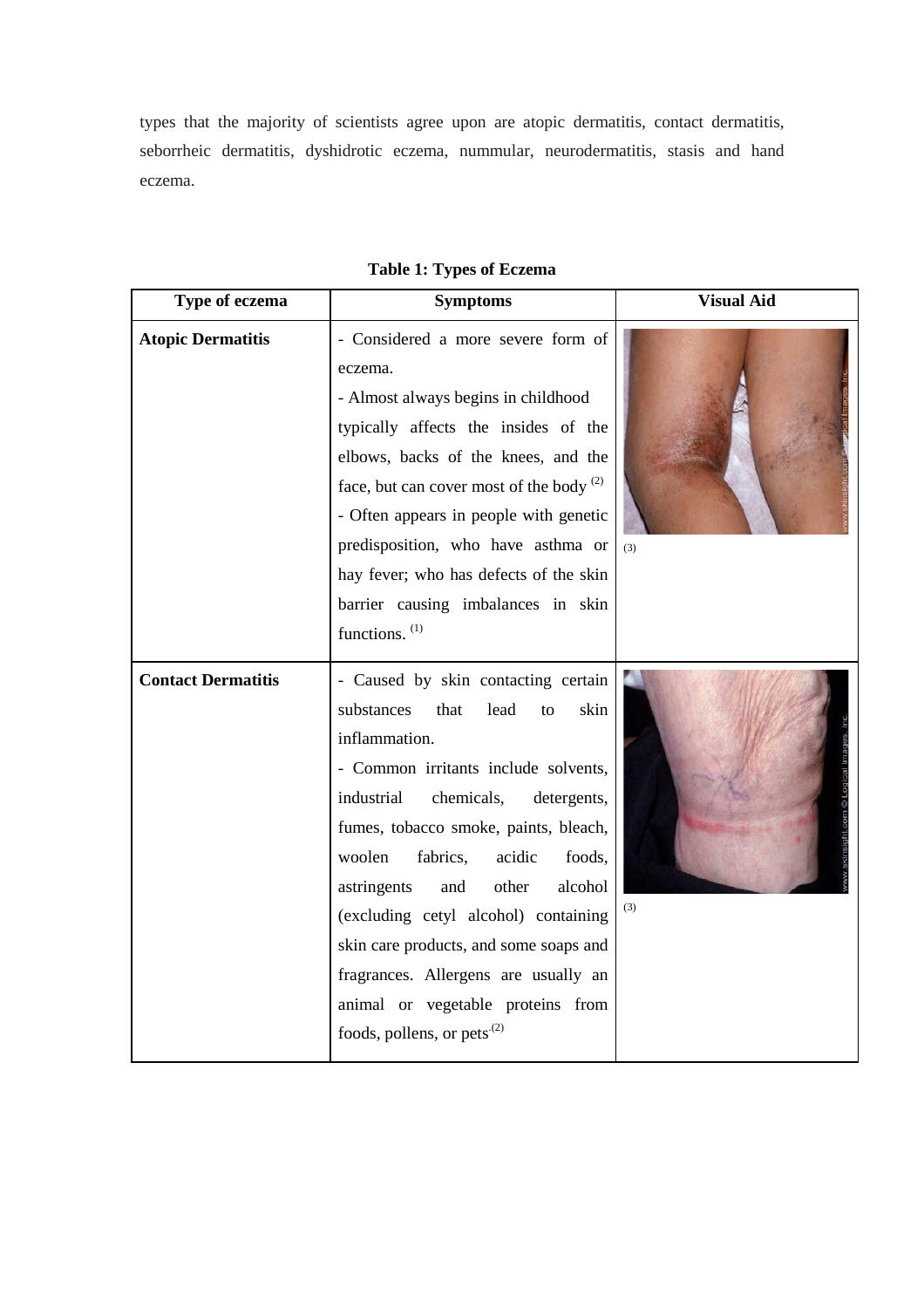| <b>Seborrheic Dermatitis</b>                                                    | - known as cradle cap in infants<br>- characterized by redness, itching, and<br>dry, flaky skin.<br>- Outbreaks of the pathological process<br>are localized mainly on the areas of<br>skin that are rich in sebaceous glands<br>(scalp, ears, face, shoulder blades,<br>axillary region, etc | (3) |
|---------------------------------------------------------------------------------|-----------------------------------------------------------------------------------------------------------------------------------------------------------------------------------------------------------------------------------------------------------------------------------------------|-----|
| Dyshidrotic eczema                                                              | - small itchy blisters on hands and feet                                                                                                                                                                                                                                                      | (3) |
| Nummular eczema (also<br>known as discoid eczema<br>and nummular<br>dermatitis) | - well-defined, coin-shaped dark spots<br>on the skin.<br>- can be very itchy or not itchy at all;<br>can be very dry and scaly or wet and<br>open                                                                                                                                            | (3) |
| <b>Neurodermatitis</b><br>(also known as lichen<br>simplex chronicus)           | - thick and rough patches that develop<br>in the area of constant rubbing or<br>scratching<br>- patches become discolored with time                                                                                                                                                           | (3) |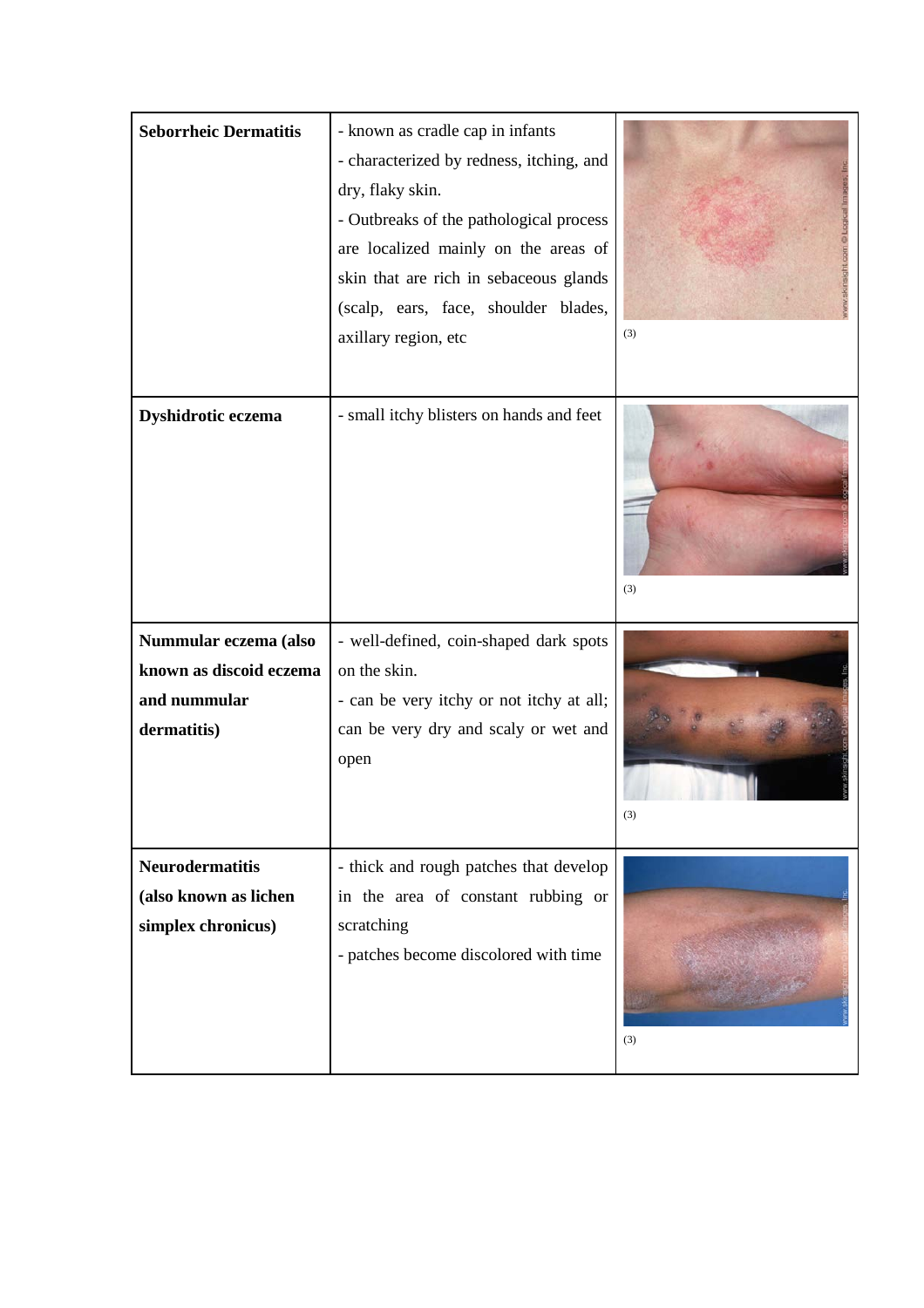| <b>Stasis dermatitis</b>                                 | - due to problems with veins such as<br>varicose veins or malfunction of<br>valves, the pressure builds up resulting<br>in fluid leaking from veins into the<br>skin<br>- characterized by swelling, redness,<br>scaling and itching | (3) |
|----------------------------------------------------------|--------------------------------------------------------------------------------------------------------------------------------------------------------------------------------------------------------------------------------------|-----|
| <b>Hand eczema</b><br>(also known as hand<br>dermatitis) | - very common due to regular contact<br>with irritants and allergens such as<br>chemicals.<br>- Characterized by red, itchy, dry skin<br>with cracks and blisters                                                                    | (3) |

Modern pharmacology offers very large variety of medications to treat eczema. Nevertheless, it is not always possible to remove the symptoms entirely. For the treatment of eczema doctors resorted to anti-allergic drugs, glucocorticoid ointments and pills, sedatives and vitamins. Antibiotics are often used for the treatment of microbial eczema. In some cases, patients with eczema can be prescribed a course of acupuncture. An important point in the treatment of eczema is a healthy diet. Eczema patients are recommended to minimize the consumption of citrus fruits, mushrooms and meat broths. Treatment of eczema is assigned depending on the stage of the disease. During the initial phase of eczema, which is characterized by redness only, the patient will be assigned a local therapy, which includes various powder mashes, lotions, and ointments. Treatment of chronic eczema includes ointments, ultraviolet light therapy, and corticosteroids to name a few. Moreover, it is wise to keep the eczema patches away from external stimuli such as strong wind, cold snow, etc. It helps to eliminate the eczema patches from contact with fur and wool, as they can worsen the disease process.

 Overall, the treatment methods of eczema are very diverse just as the disease itself. In mild cases, specific diet and, or lifestyle changes can remove the symptoms. In severe cases, even the corticosteroids may not be able to treat eczema entirely. As general guidelines, people suffering from eczema should take short, warm showers, while using mild soap and then soft, smooth towel to avoid rubbing the skin. Patients should avoid spicy, fatty foods and hot, humid atmosphere; they should wear loose, cotton clothes and avoid synthetic fibers, as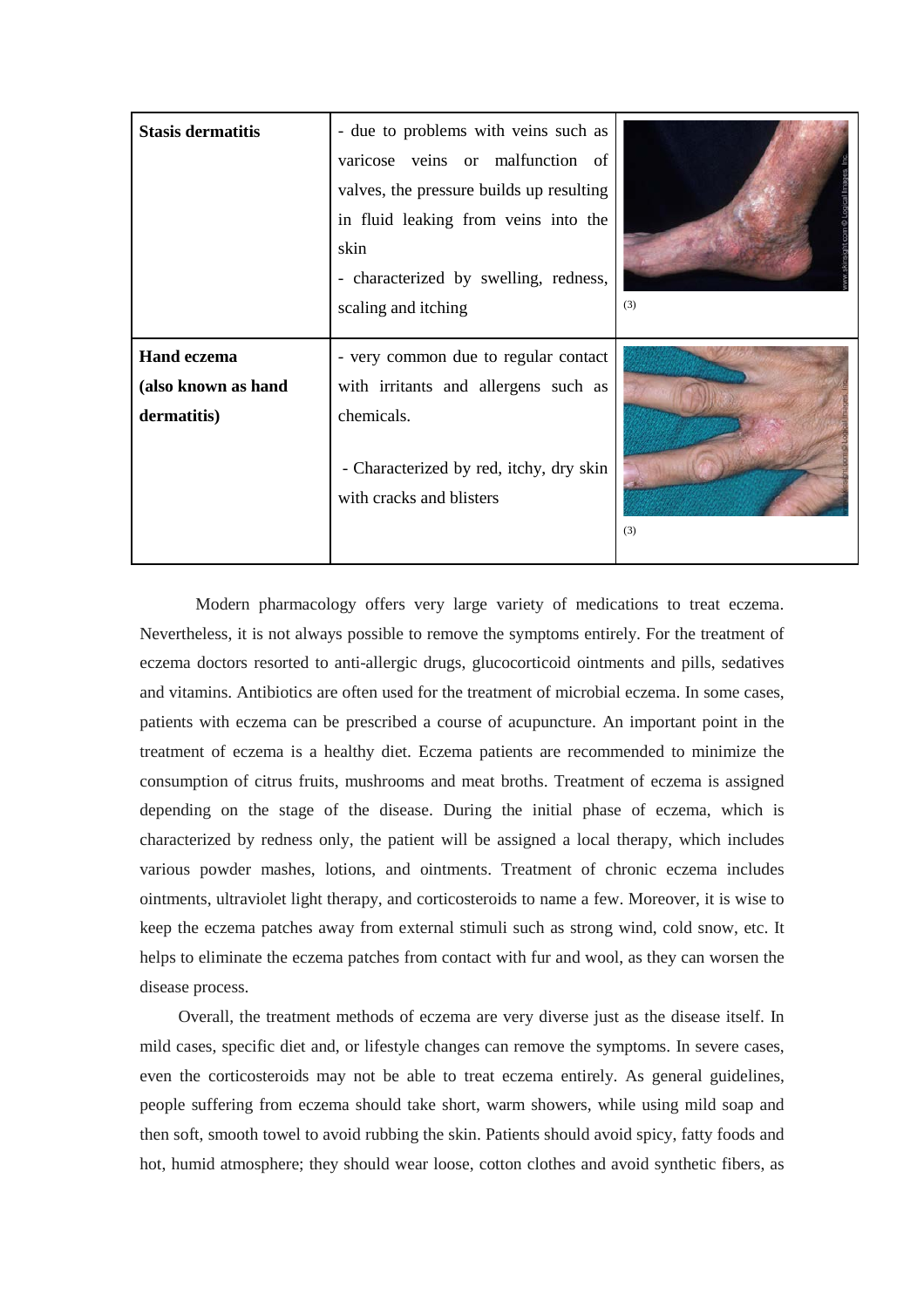they prevent perspiration. Stress reduction is another necessity in eczema treatment. In severe cases, western medicine offers treatments with hydrocortisone, antihistamines, corticosteroids, ultraviolet light therapy, immunosuppressants, immunomodulators and strong prescription moisturizers. (1)

### **Ayurvedic perspective**

#### **Classification**

 According to Ayurveda, Eczema is similar to Vicharchika. The symptoms are Kandu(excessiveitching),Pidika(boil,/pustule),syava(discoloration/hyperpigmentation), bahusrava(profuse oozing)and later raji(marked linings/lichenification/criss-cross marking), ruja(pain) and sarUksa(excessive dryness). The Vicharchika is considered to be one of Kushdra kushtas which is skin disorder. <sup>(4)</sup> There are 18 types of kustha, Charaka defines the kustha into two categories, seven types of leprosy and 11 types of skin diseases, the chart as follows.

| Name                 | Dosha   | Symptoms                                                                                                                                        |  |
|----------------------|---------|-------------------------------------------------------------------------------------------------------------------------------------------------|--|
| Kapala Kustha        | nant    | V predomi It looks like a black and reddish piece of earthen jar. It is rough,<br>coarse, thin and exceedingly painful.                         |  |
| Audumbara<br>Kustha  | P       | It is associated with burning sensation, itching, pain and redness,<br>brown skin hairs. It looks like ripe fruit of udumbara.                  |  |
| Mandala<br>Kustha    | nant    | K predomi White, red, stable, extensive, unctuous, with raised patches and<br>jained with each other.                                           |  |
| Rsya-jihva<br>Kustha | $V-P$   | It is rough, with red margins, internally blackish, painful. It looks<br>similar to the tongue of rsya (type of antelope).                      |  |
| Pundarika<br>Kustha  | K-P     | It is whitish, with red margins, raised, simulating lotus petals and<br>with burning sensation.                                                 |  |
| Sidhma<br>Kustha     | $V-K$   | It is white, coppery, thin, leaves out dust-like powder on rubbing<br>and simulates flowers of bottle gourd. It appears mostly on the<br>chest. |  |
| Kakanaka<br>Kustha   | $V-P-K$ | It looks like gunja sees in colour, does not suppurate and is<br>exceedingly painful. It has symptoms of all 3 doshas.                          |  |

Table 2: Types of Leprosy: (5)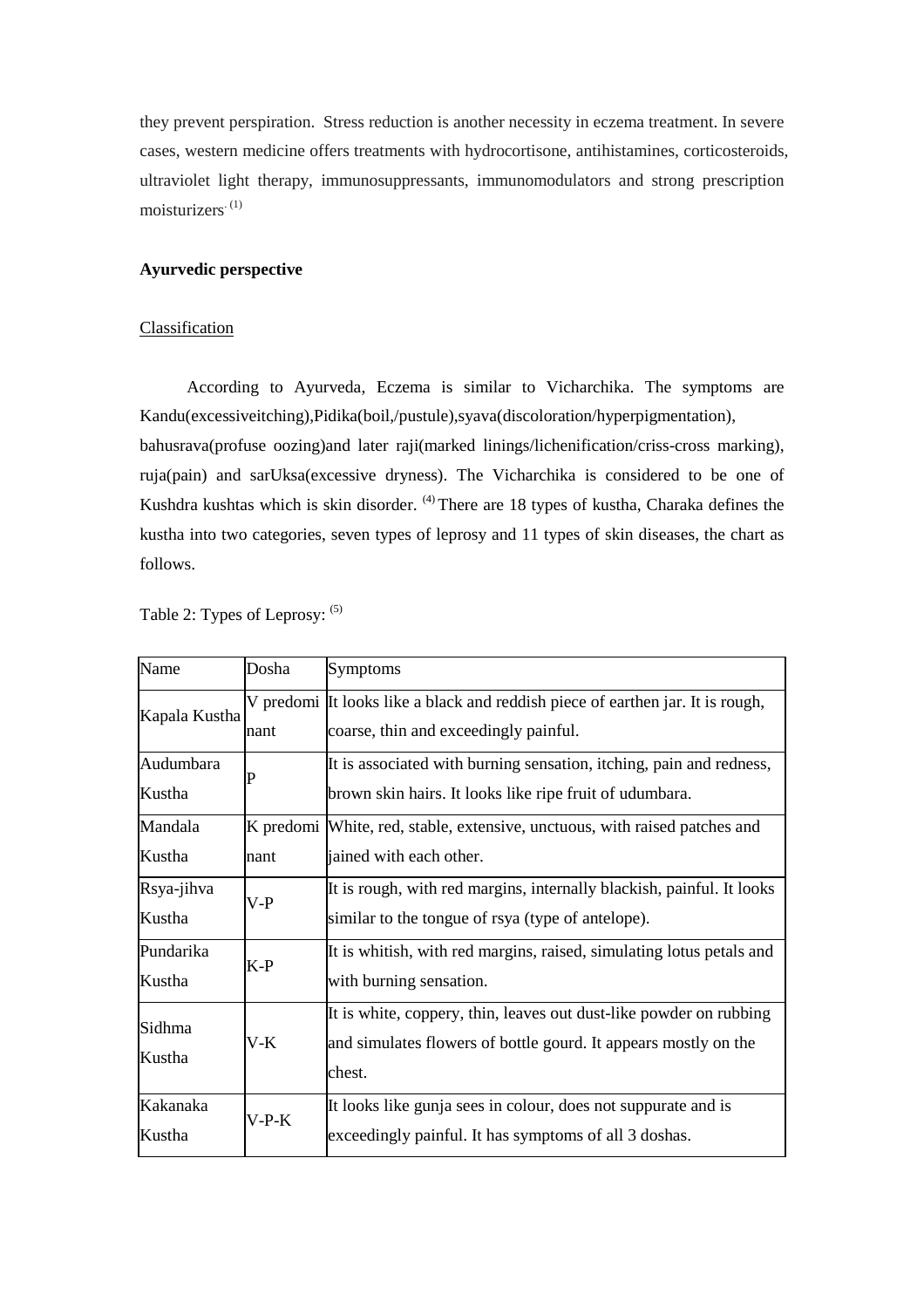# Table 3, the 11 Minor Types of Skin Disease (Non-Leprotic) (6)

| Name           | Doshas | Symptoms                            |
|----------------|--------|-------------------------------------|
| Ekakusths      | $V-K$  | It does not perspire, is extensive  |
|                |        | and looks like fish scales.         |
| Carmakhya type | $V-K$  | It is thick-skinned like an         |
|                |        | elephant                            |
| Kitibha        | $V-K$  | It is blackish, rough like a corn   |
|                |        | and coarse.                         |
| Vipadika       | $V-K$  | The term used for [sensation of]    |
|                |        | the tearing of hands and feet       |
|                |        | with excessive pain                 |
| Alasaka        | $V-K$  | the whole patient/the whole         |
|                |        | location of skin lesion] is         |
|                |        | covered with itching and red        |
|                |        | glandular pimples.                  |
| Dadru          | $V-K$  | It has raised patch associated      |
|                |        | with itching, redness and           |
|                |        | pimples                             |
| Carmadala      | $P-K$  | It is red, associated with itching, |
|                |        | eruptions and pain, leaves off      |
|                |        | flakes and has tenderness.          |
| Pama           | $P-K$  | Consists of pimples which are       |
|                |        | white redish and blackish and       |
|                |        | having excessive ithing.            |
| Visphota       | $P-K$  | It is white and reddish having      |
|                |        | thin-walled eruptions.              |
| Sataru         | $P-K$  | It is red or blackish, associated   |
|                |        | with burning sensation and pain     |
|                |        | and consisting multiple boils.      |
| Vicarcika      | K      | It consists of pimples which are    |
|                |        | itchy, blackish and with            |
|                |        | excessive discharge                 |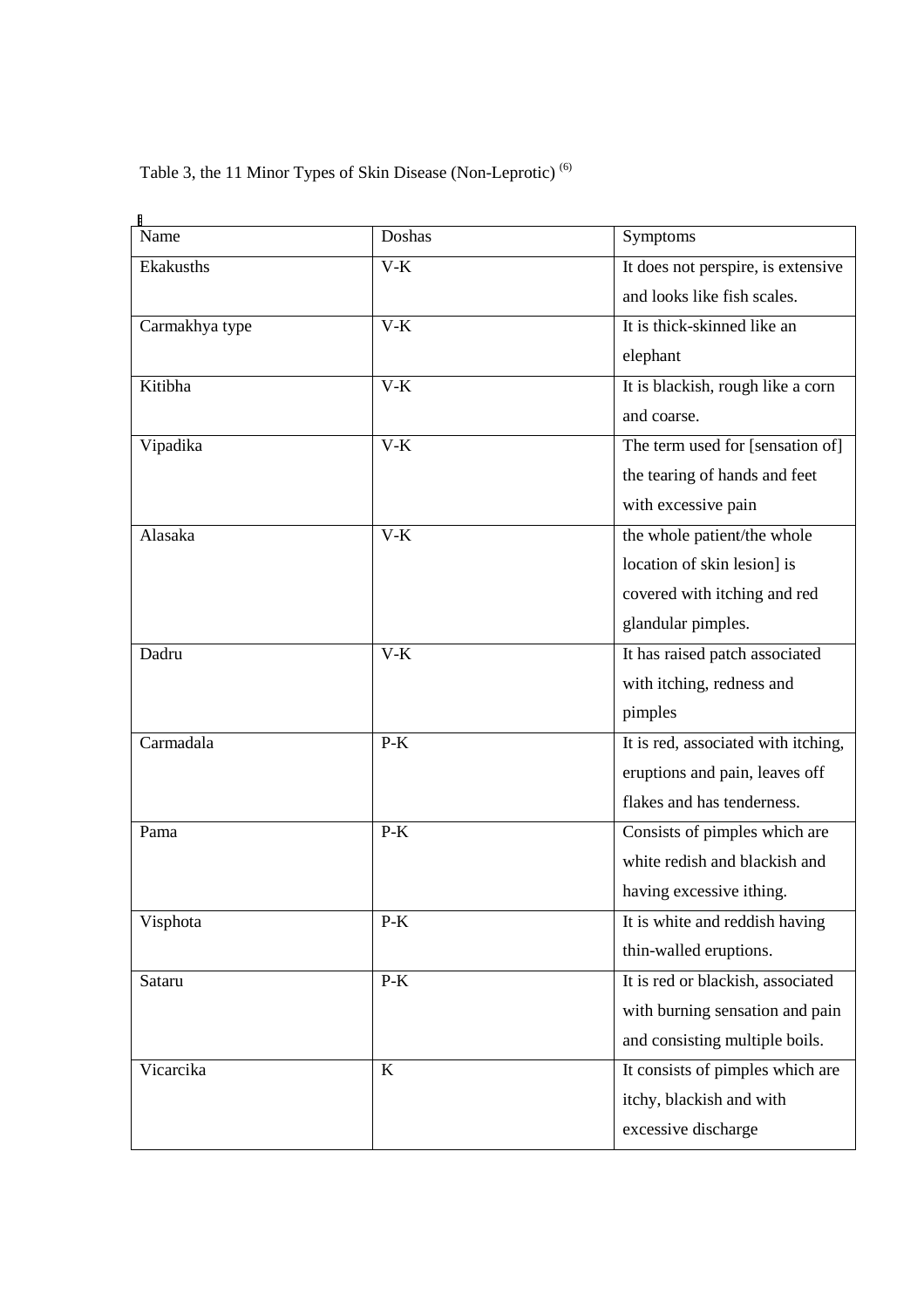In agreement with the table 3, Kapha is predominant dosha of Vicarcika, However Charaka clearly states "All types of Kustha are caused by the three doshas together, so predominance or a minimal role of each dosha must be determined from the respective symptoms. All types of Kustha are caused by the three doshas together, so predominance or minimal role of each dosha must be determined from the respective symptoms"<sup>(7)</sup>. Charaka also goes that" is not difficult to treat Kustha which is predominant in V-K or any single dosha, It is hard to treat kustha As which is predominant in K-P or V-P."<sup>(8)</sup>

#### Etiology

Caraka defined these following people tends to be skin disorders: $(9)$ 

-who habitually take incompatible food items and incompatible food liquids

-who habitually take unctuous and heavy substances

-who suppress the natural urges (particularly of vomiting)

-who are exposed to physical exercise and/or intense heat after eating excessively who use cold, hot, lightening measures and diet against the prescribed order who apply cold water immediately after intense exposure to the sun, exertion or fear

-who take food during indigestion and when the previous meal is not properly digested -who use contra-indicated items while undergoing pancakarma therapy who use excessively new cereals

-who use curd, fish, salt and sour substances.

-who indulge in eating black gram, radish (rice) flour preparations, sesame, milk and jiggery who have intercourse during indigestion

-who sleep regularly during the day

-who insult the Brahmanas, teachers (and other respectable persons) who indulge in sinful activities.

Charaka continues If a person takes improper food combination, improper timing of meal consumption, and excessively, constantly takes heavy, sour and hot quality of foods leads to a skin disorder. He also articulated that exposed in excess heat or sudden exposure to cold water contribute to Kusthas<sup>(10)</sup>. If food takes improperly, the foods produce the toxin (ama) in a body Ama vitiates all dosha in balance. (11)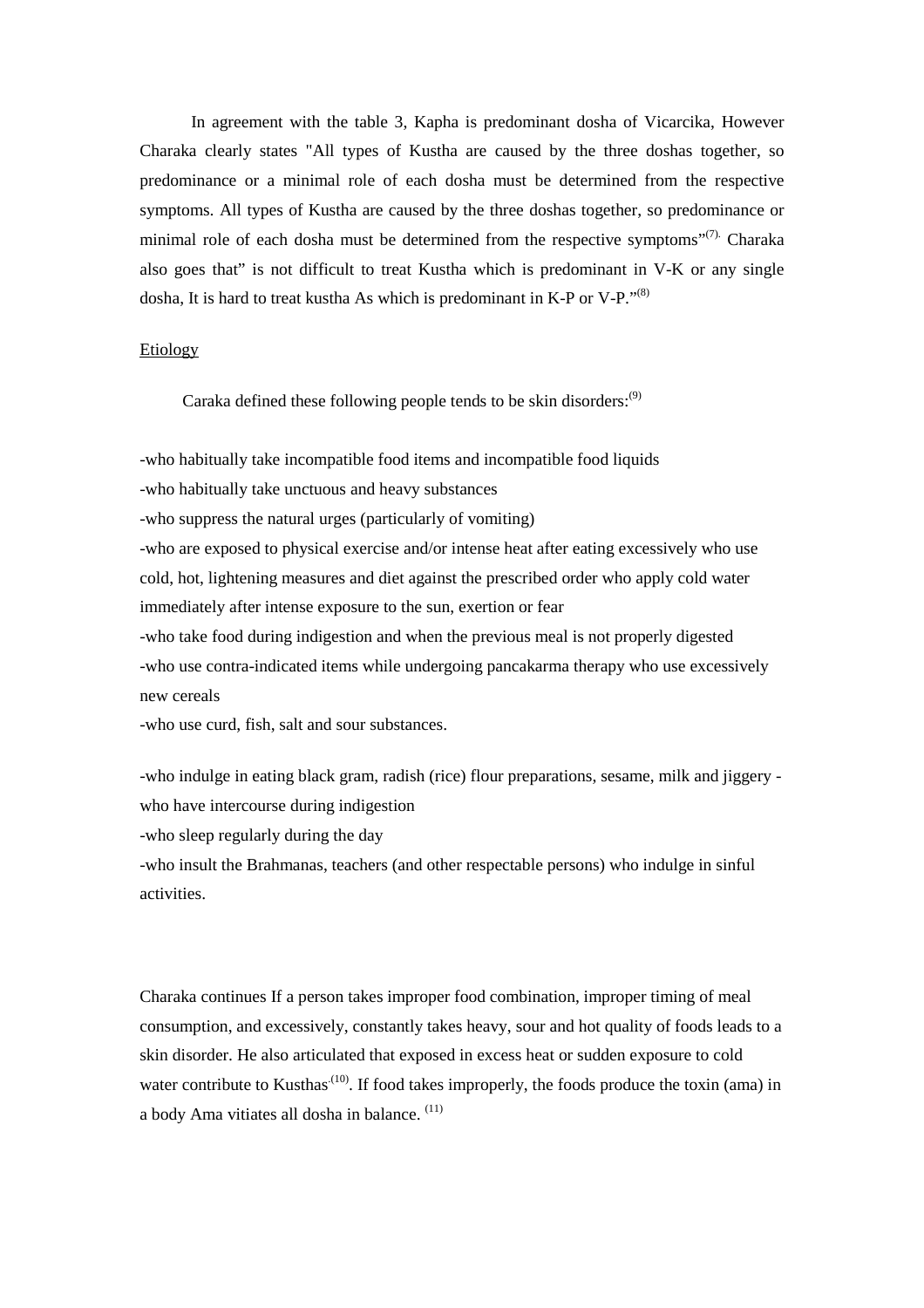Susruta also states that when Kapha and Pitta become aggravated by these activities, Vata gets aggravated as well. Then Vata moves through the veins/ blood spreading sideward, conveys Pitta and Kapha to the skin all over the body. If it is not treated, aggravated dosha gets through into deeper dhatu and these vitiated dosha manifests as a skin disease. (12)

#### **Ayurvedic Treatment**

 There is limited information regarding specific Vicharchika treatment, Ayurveda treats Vicharchika based on symptoms of patients. As it mentioned earlier, Kustha is caused by more than one dotsha vitiation. Also, Rakta( blood ) vitiation is one of the contributions for Viahrchika. As said by Charaka, He simply stated the treatment of Kushta with four following procedures.

1) the pathogenic factors are eliminated [vamana/ virechana/ basti]

2) blood is let out

3) external remedial measures [pastes/ baths/ scraping/ etc.]

4) internal remedial measures [pastes/ decoctions/ ect.]

5) unction is administered [ghrtas/ tailas] $^{(13)}$ 

#### Vamana :

 It is known as emesis therapy. It is the first of the five principle therapies in Pancha karma. Vamana is considered to be the effective treatment for both Pitta and Kapha excess. Also it is used for Vata treatment occasionally.<sup> $(14)$ </sup> Teachers and associate professors / Gujarat University in India confirmed in their clinical study that Vasantika Vamasa (therapeutic emesis in spring season) can be used for preventive therapy for disease of Kapha origin such as psoriasis, eczema etc. On the report of their clinical study, patients were given Vamana yoga (medicated formula with Madanaphala pipali -4 parts, Vacha-2 parts, Saindhava Lavana -1part),honey-1 part) for five days in average followed by Pashtakakarma(Post-operative care). After the procedure, It is noted that there is significant improvement in their symptoms and condition. (15)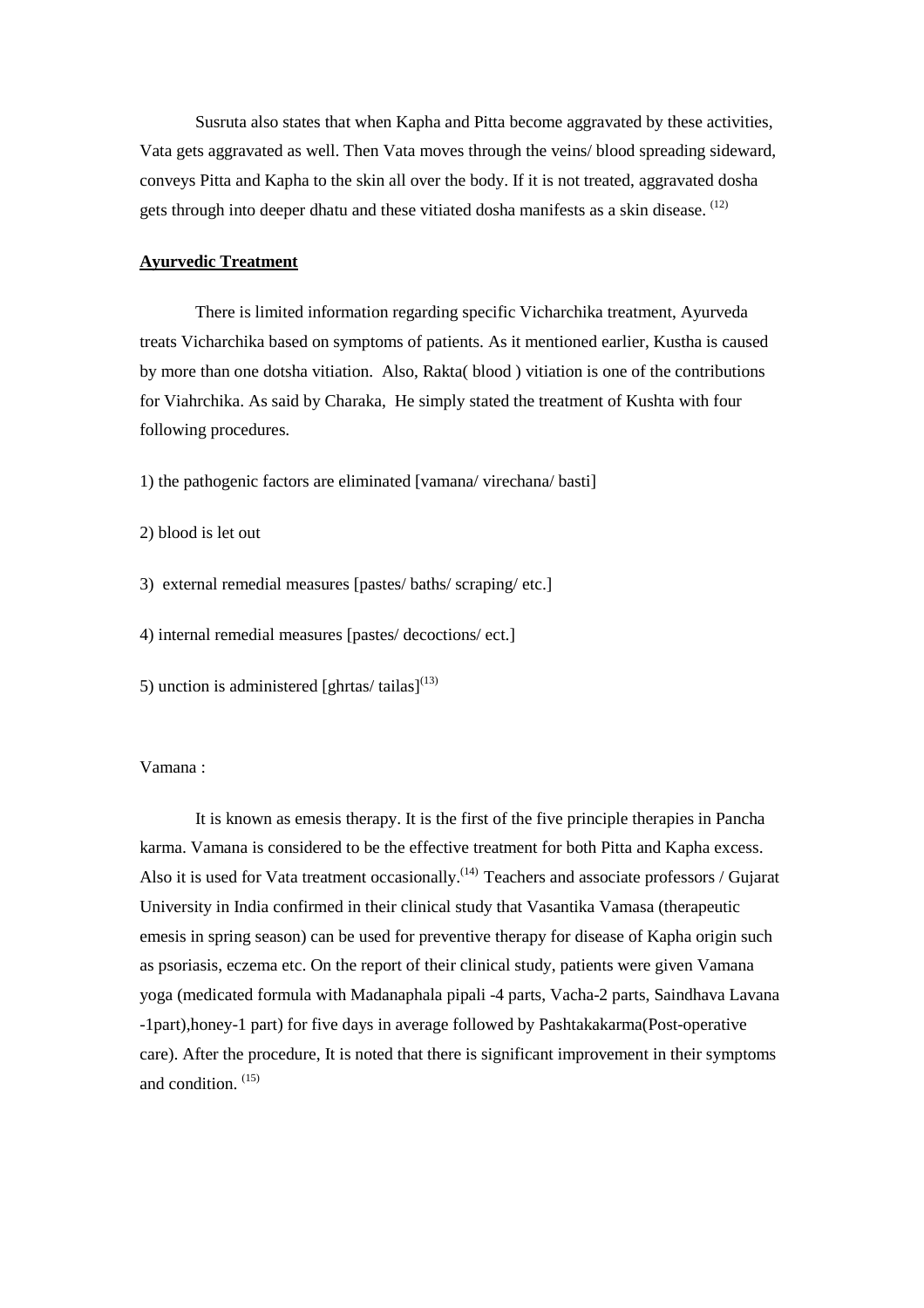#### **Virechana**

 It is also known as Purgative therapy. It is mainly second of the five therapy of pancha karma. Wastes eliminated through the lower pathway of the body. Virechana is used for Pitta disorder to cleanse the primary site of pitta where is in the stomach and small intestine. Assistant professor Mandip and Professor Harimohan revealed by their research that oral administration of Guduchi-Bhringaraja Rasayana and Shrishadi decoction, and Shujyadi Lepa local application after Virechana Karma increased cure rate nearly 80 % in patients of Vicharchika significantly. Also, 91.7 % of no recurrence rate was reported. Treatment was given for 60 days. According to the research, each dosha improved remarkably.<sup>(16)</sup>

#### Basti :

 Also called Enema therapy. The therapy purifies the colon where the primary location of Vata, and nourish the body. It is said that Vata is responsible for 60 % of all diseases,  $80\%$  of diseases may be cured by enema therapy.  $(14)$ 

"*V is life, strength, and sustainer of all creatures. V is the entire world, it is the master of all."The person whose V is with unimpeded movements and in the normal state lives long for 100 years devoid of disorders.*"

 *Charaka Samhita*(17)

#### Rakta Mokshana :

 It is known as bloodletting. Leeches are often used for treatment in India. Leeches draw vitiated blood; therefore, it helps to create new blood. According to a classical textbook, Rakta vitiation causes skin disease. Also, it is said that Rakta moksha is one of the optimal treatment for Kustha. There is a clinical research obtained by K.M. Pratap, S.Dattatreya, and others. According to this study, Leeches were applied to the group of 27 patients who is suffering classical symptoms of Vicarchika. After minimum four setting of leech application with seven days interval, Patient experiences relief of symptoms significantly such as erythema, edema, oozing, excoriation, etc. Also, relief of symptom provided a better quality of life these patients. (18)

*"The medicines applied externally exhibit quick effect after the impurity of* 

*blood is eliminated and thus the seat of morbidity is evacuated"* Charaka Samhita<sup>(19)</sup>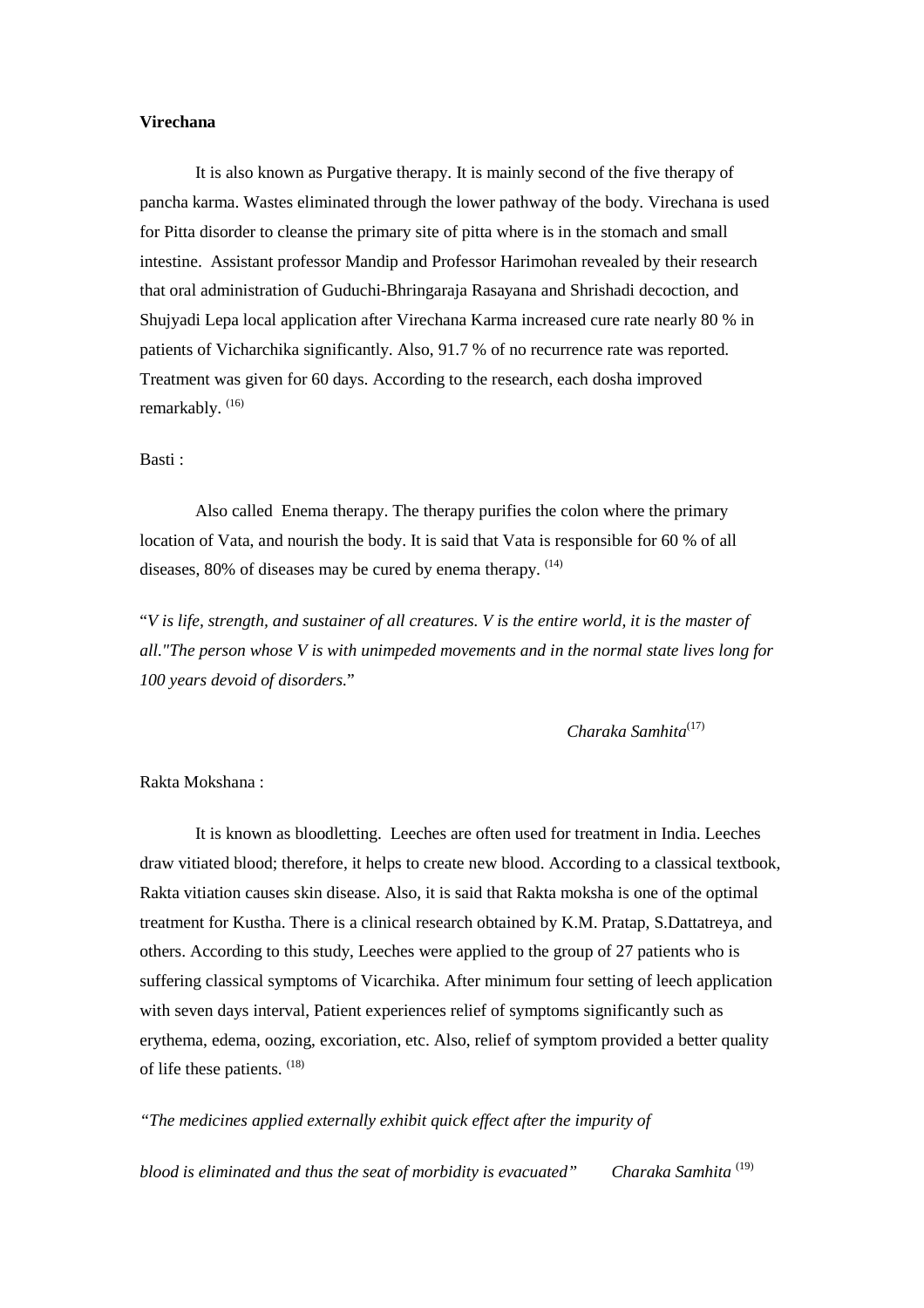In addition, Another study obtained by B.P Shaw and A.K Jain confirmed that external application of Vernia Anthalmintica( known as Iron weed) powder and Nimbadi( known as neem) oil were applied among patients who has eczema, some patient experiences improvement of symptoms. (20)

#### Rasayana therapy :

 Rasayana known as Rejuvenation therapy, Rasa=taste and plasma, ayana= "to enter."Rasayana improves tissue nutrition. Dr. Rad states that" If a person is reasonably healthy, he or she can do Rasayana therapy after undertaking cleansing"<sup>(21)</sup> According to a recent clinical study by Mandip and H.M Chandola, Pt was given Rasayana after eight days course of bowel cleanse with Aragvadha, then given Shirishadi decoction orally and Snuhyadi lepa externally for treatment of eczema. This combined treatment provides 18.2 % of complete remission. However, the rate increased to 22.6 % when Rasayana was added to eczema treatment<sup>. (22)</sup>

#### Diet ;

 As Charaka mentioned earlier, proper food choice is essential for skin disease. Addition to proper food choice, Susruta addressed "patient with skin disorder should avoid the use of meat, fat, milk, curd, oil, eatables prepared from corn flour, sours, incompatible foods and overeating, uncooked foods or that which cause indigestion, foods which cause burning sensation during digestion and which increase moisture inside the tissue".  $^{(23)}$ Susurta continues that Ghee intake is an excellent choice for all dosha type of Kustha.  $(24)$ Astanga Hrdayam, another classical Ayurvedic practitioner wrote taking mediated Ghee is the first treatment for Kustha.  $^{(25)}$  Apparently, major traditional Ayurvedic practitioners recommend Ghee intake for the patient who is suffering from eczema.

#### **Conclusion**

 Nowadays, Eczema is a common disorder in worldwide. Eczema is visible. Consequently, It causes a negative impact on patient psychologically, also influences social life. Both western medicine and Ayurvedic medicine agreed that Eczema is chronic and difficult to cure completely. Modern pharmacology offers treatment for the symptom of eczema. However, it does not provide treatment for the root. Therefore, recurrence is very common. If a patient received treatment with modern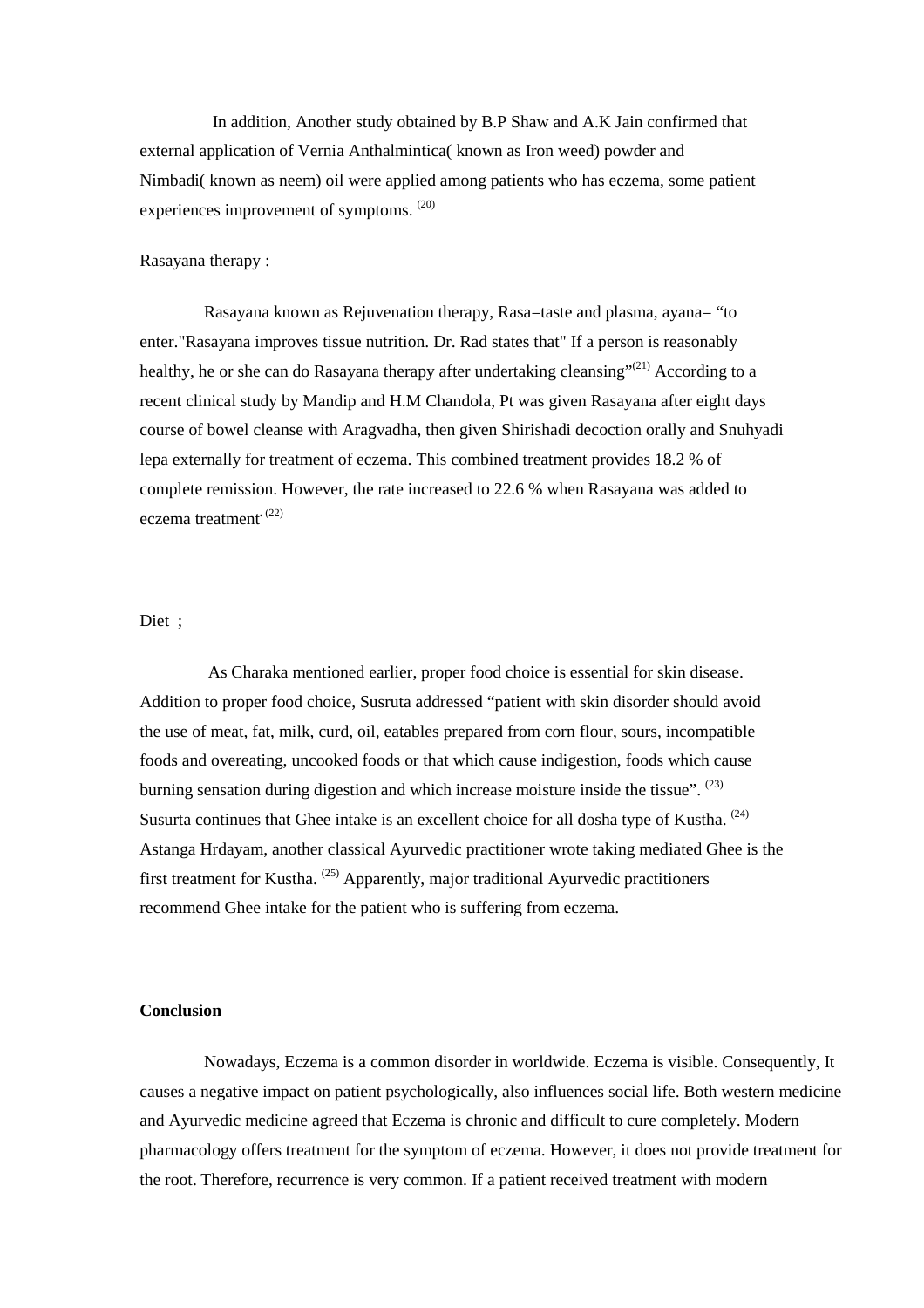pharmacological medicine, it could mask the symptom. As a result, roots of eczema could be ignored, Eczema became chronic and a later stage in the Ayurvedic system. Ayurveda offers treatment for the root of eczema by cleansing vitiated dosha and balancing the whole body. It brings a balance of body, mind and spirit. Ayurveda believes that All dosha in balance is essential for well-being.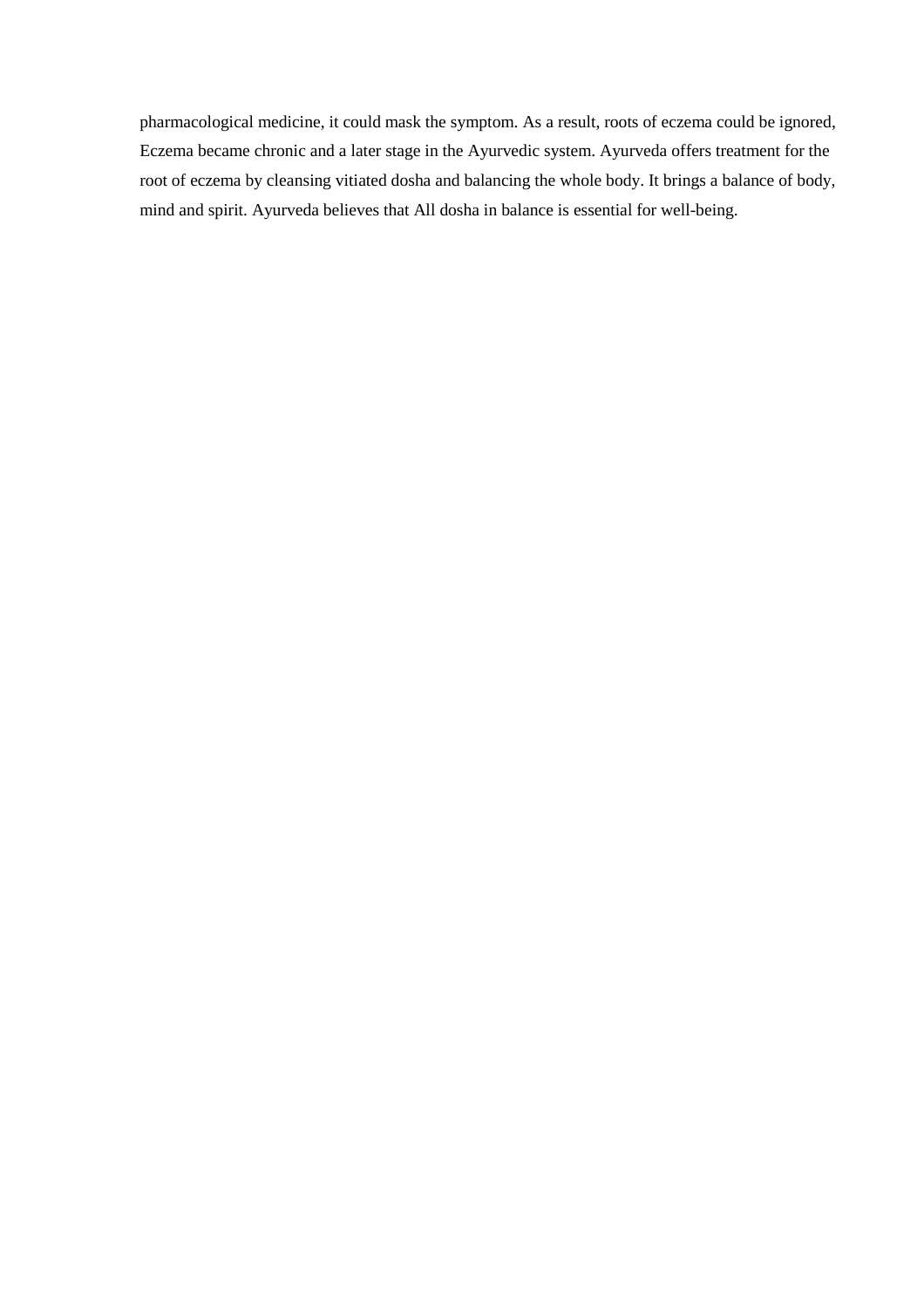#### **References:**

1) WebMD,WebMD Staff, Skin Conditions and Eczema. [http://www.webmd.com/skin](http://www.webmd.com/skin-problems-and-treatments/guide/atopic-dermatitis-eczema)[problems-and-treatments/guide/atopic-dermatitis-eczema](http://www.webmd.com/skin-problems-and-treatments/guide/atopic-dermatitis-eczema)

2 )National Eczema Association, National Eczema Association Staff, Eczema. https://nationaleczema.org/eczema

3) Types of Eczema. Digital Image. *Eczema* National Eczema Association.

<https://nationaleczema.org/eczema>

4) pub med: Role of Virechana Karma in cure and prevention of recurrence of vicharchika( eczema) [:Kaur M1](http://www.ncbi.nlm.nih.gov/pubmed/?term=Kaur%20M%5BAuthor%5D&cauthor=true&cauthor_uid=23723667)[, Chandola H.](http://www.ncbi.nlm.nih.gov/pubmed/?term=Chandola%20H%5BAuthor%5D&cauthor=true&cauthor_uid=23723667) pub med

<http://www.ncbi.nlm.nih.gov/pubmed/23723667>

5) Charaka samhita *Charaka Samhita handbook on Ayurveda digital library* , Ed Gabriel Van Loon Vol.2,975

[http://hinduonline.co/DigitalLibrary/SmallBooks/CharakaSamhitaVol2Eng.pdf P.975](http://hinduonline.co/DigitalLibrary/SmallBooks/CharakaSamhitaVol2Eng.pdf%20P.975)

- 6) charaka p.976
- 7) *Ibid,*976
- 8) *Ibid*,976
- 9) *Ibid*,927-973
- 10*) Ibid*,973

11) Dr. Marc Herparn *Principle of Ayurvedic medicine* ,260

12) Prof.K.R.Srikantha Murthy, *Illustrated Susruta Samhita Vol.1( Chaukhambha Orientalia Varanasi,,2012)* P.494

13) Charaka,990

14) Maya tiwari *Ayurveda Secrets of* healing ( Lutus press,1995) ,273, 309